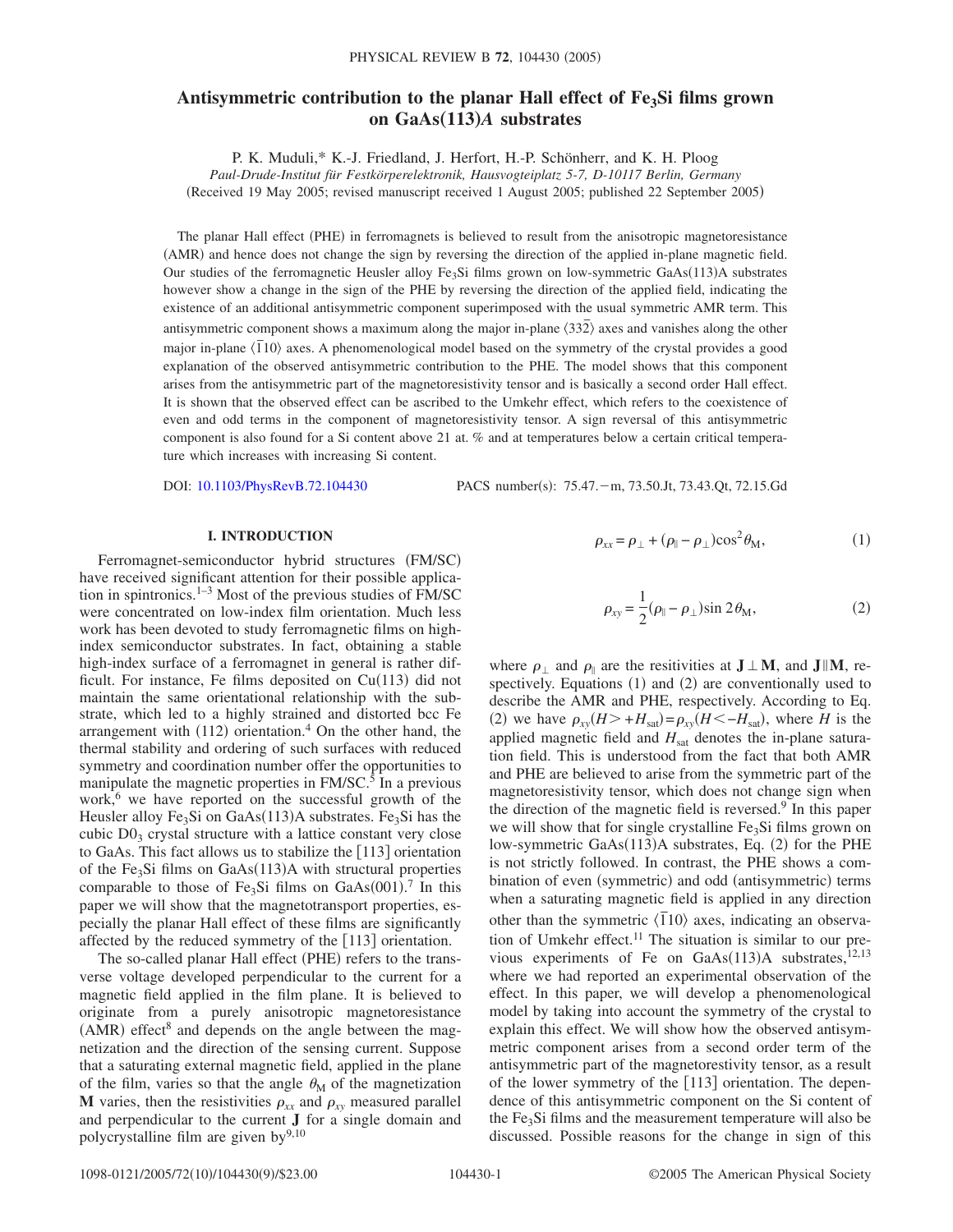

FIG. 1. (a) Optical microscopy image of the Hall bar structure employed for the magnetotransport studies. The contacts are labeled and the crystallographic directions of the (113) plane are shown. (b) Planar Hall effect response from Fe<sub>3+*x*</sub>Si<sub>1−*x*</sub> films grown on GaAs(113)A at 300 K for a sample with  $x=0.07$  and magnetic field applied along [332<sup></sup>]. (c) Separation of the symmetric and antisymmetric contribution of PHE.

antisymmetric component with composition and temperature will also be discussed.

#### **III. RESULTS AND DISCUSSION**

*1. Antisymmetric component in PHE* In Fig. 1, we show the room temperature (300 K) PHE

# **A. Experimental results**

## **II. EXPERIMENT**

 $Fe_{3+x}Si_{1-x}$  films with thicknesses in the range of 35–50 nm were grown on well-ordered As-rich GaAs(113)A templates by molecular-beam epitaxy. Here *x* describes the deviation from the exact stoichiometry. The details of the growth can be found elsewhere.<sup>6</sup> It is important to note that the [113] orientation of  $Fe_{3+x}Si_{1-x}$  has been stabilized on GaAs(113)A, which is in fact a result of the rather small lattice mismatch between  $Fe<sub>3</sub>Si$  and GaAs. The Si content was carefully varied in the range of 15–26.6 at. % Si, i.e., 0.4*x*−0.06 which lies within the phase boundary of the stable Fe<sub>3</sub>Si phase covering a range from  $9$  to 26.6 at. %Si.14,15

For the magnetotransport measurements Hall bar structures as shown in Fig.  $1(a)$  were prepared by standard lithography techniques. The Hall bars were aligned along the [332] direction by a combination of photolithography and ionbeam sputtering. A perfect alignment of the Hall bar structures ensures a homogenous current flow. Both AMR  $(\rho_{xx})$ and PHE  $(\rho_{xy})$  were measured simultaneously with a current of 3 mA along the Hall bar. A programmable stepper motor was used for the rotation of the sample in the magnetic field. Two different kinds of measurements were performed. First, we studied the angular dependence of the PHE response when a fixed in-plane magnetic field was applied. Second, the in-plane field orientation was kept fixed along a specific direction with respect to the longitudinal axis of the Hall bars, while the field magnitude was swept linearly between  $\pm$ 3 kOe. As the low transverse Hall resistivity,  $\rho_{xy}$  is smaller than the longitudinal resistivity,  $\rho_{xx}$ , some crossover from  $\rho_{xx}$ to  $\rho_{xy}$  may appear. In this case, we have corrected  $\rho_{xy}$  by  $\rho_{xy}^{\text{corr}}(H,\theta_H) = \rho_{xy}(H,\theta_H) - \gamma \rho_{xx}(H,\theta_H)$ , where the factor  $\gamma$ was kept constant for a particular contact configuration.

response from a nearly stoichiometric  $Fe_{3+r}Si_{1-r}$  sample with *x*=0.07. An optical microscopy image of the Hall bar structure employed is shown in Fig.  $1(a)$  with the contacts labeled as A, B,….,H in a counterclockwise sense. The PHE response is depicted in Fig.  $1(b)$  for two cases with the current along AE and BH, which correspond to the  $[33\overline{2}]$  and  $[110]$ directions, respectively. The magnetic field was kept fixed along the [332] direction. The planar Hall voltage was measured along the contacts BH and AE for the current along AE and BH, respectively. We denote the two cases  $I_{AE}U_{BH}$  and  $I_{BH}U_{AE}$  by  $\rho_{xy}$  and  $\rho_{yx}$ , respectively. Here, the positive *x* axis is taken along the  $\left[33\overline{2}\right]$  direction. As can be seen, the PHE is completely saturated at a rather low field of less than 0.2 kOe (Ref. 16) but the PHE shows a sign change with reversal of the magnetic field direction, irrespective of the current direction. This was never observed in Fe and  $Fe_{3+x}Si_{1-x}$  films grown on GaAs $(001)$  substrates<sup>13,17</sup> and is completely unexpected from Eq. (2), which predicts only a symmetric contribution.<sup>8,9</sup> Also  $\rho_{xy}$  and  $\rho_{yx}$  have opposite signs just like the conventional Hall effect. This implies the presence of an antisymmetric component in PHE for the  $Fe_{3+x}Si_{1-x}$  films on GaAs(113)A. In fact, the symmetric and the antisymmetric contribution can be separated by adding and subtracting the signals  $\rho_{xy}$  and  $\rho_{yx}$ , which is shown in Fig. 1(c). We clearly have an additional antisymmetric contribution to the PHE superimposed to the usual symmetric contribution of Eq.  $(2)$ . Since the sample is completely saturated, we can rule out any contribution of domains to this effect. We define the difference,  $\rho_{xy}(H > +H_{sat}) - \rho_{xy}(H < -H_{sat})$  as a saturated antisymmetric transverse resistivity  $\rho_{\text{SATM}}$ , which is a measure of the antisymmetric component. When the sample is rotated

slightly out-of-plane, the contribution from the anomalous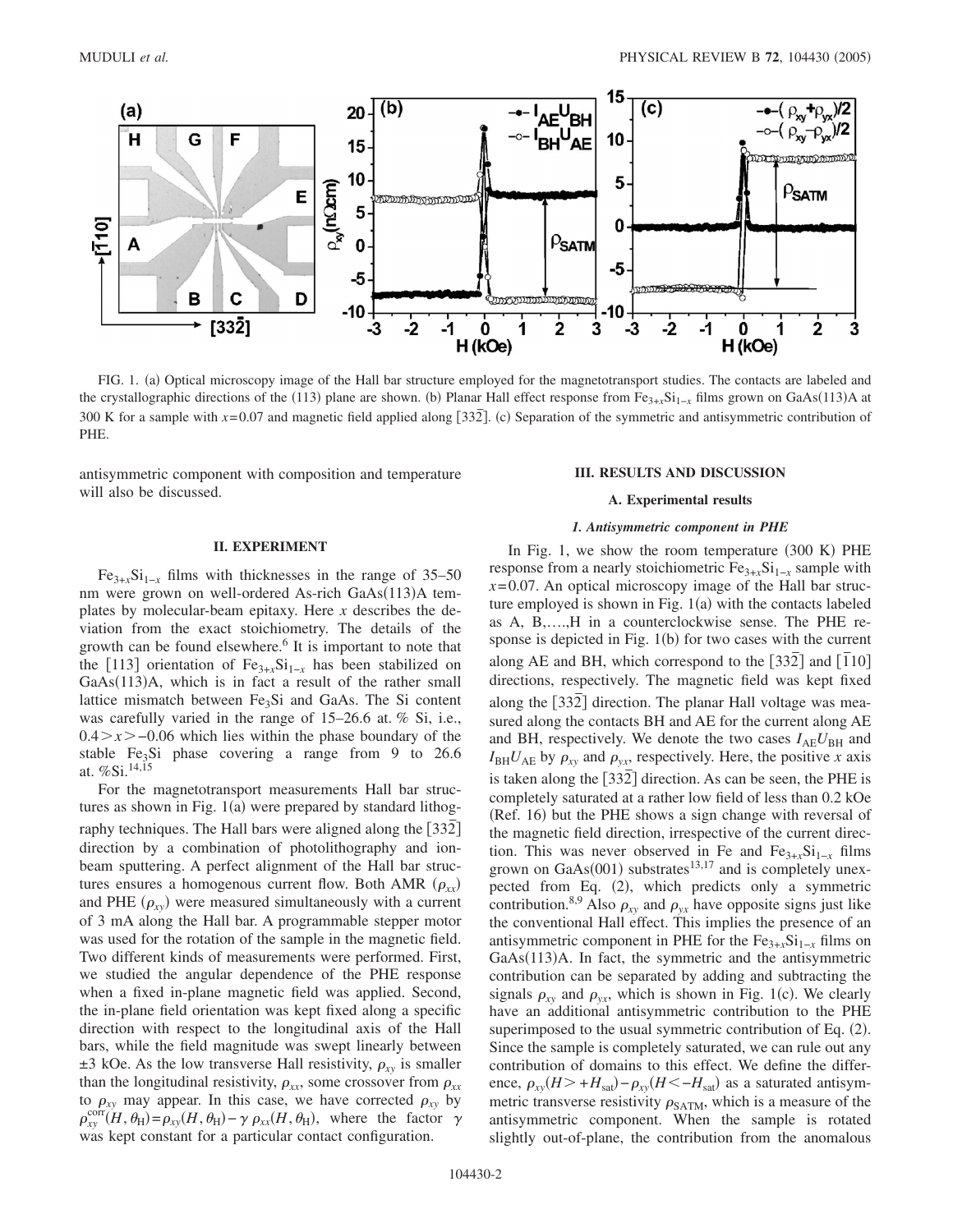

FIG. 2. (Color online) (a) Planar Hall effect response from the Fe<sub>3+*x*</sub>Si<sub>1−*x*</sub> (*x*=0.07) film grown on GaAs(113)A with magnetic field applied in-plane along  $\overline{[110]}$  at 300 K showing the vanishing antisymmetric component. (b) Angular dependence of  $\rho_{xy}$  at 300 K with a saturating in-plane magnetic field so that  $\theta_H = \theta_M$ . Open circles represent experimental data and solid line (in red color) is a fit using Eq. (3) (see text). (b) Separation of the symmetric and antisymmetric part of the PHE. Open circles represent experimental data and solid lines (in red color) are fitted curves using a sin  $2\theta_M$  behavior for symmetric part and  $\rho_{SATM}^0 \cos \theta_M + \rho_{SATM}^1 \cos^3 \theta_M$  type behavior for antisymmetric part. The major in-plane crystallographic directions for the (113) plane are also shown with 0° along [332].

Hall effect (AHE) starts to appear as a slope in the high field region which is similar to that observed in Fe films on GaAs(113)A substrates.<sup>12</sup> But  $\rho_{\text{SATM}}$  does not vanish when a magnetic field is applied slightly out-of-plane in different directions. Since we are dealing with an antisymmetric contribution, the direction of the applied field relative to the current and the orientation of transverse resistivity determine the sign of  $\rho_{\text{SATM}}$ . To define the sign of  $\rho_{\text{SATM}}$ , from now on we will stick to the convention that the current is applied along AE and the PHE is measured along BH. For this configuration we found a positive sign of  $\rho_{\text{SATM}}$  (in the sample with  $x=0.07$ ) at 300 K with a magnetic field applied along the [332] direction. Of course the sign of  $\rho_{xy}$  changes when the direction of the field is reversed by 180°, i.e., toward **The direction** of the next is followed by food, not, to the a unambiguously from x-ray diffraction (XRD) by measuring an asymmetric reflection such as (004). We can thus keep the field direction fixed along  $\lceil 33\overline{2} \rceil$  which has been confirmed for all samples by XRD. The positive direction of the magnetic field was defined in such a way that the Hall voltage in this configuration is negative for a *n*-type semiconductor sample.

When the magnetic field is aligned along the  $\langle \overline{1}10 \rangle$  axes, the antisymmetric component vanishes  $(\rho_{\text{SATM}}=0)$  as shown in Fig. 2(a). Since this is a common in-plane axis with the (001) plane,  $\rho_{\text{SATM}}$  must be related to the symmetry of the [113] orientation. The dependence of  $\rho_{xy}$  on the field orientation angle  $\theta_H$  (defined with respect to the  $\left[33\overline{2}\right]$  direction) can be more clearly seen in Fig.  $2(b)$ , which shows the angular dependence of PHE measured at 300 K with a fixed positive saturating magnetic field  $(H = +1 \text{ kOe})$ . The field orientation angle  $\theta_H$  is varied from  $-220^\circ$  to  $+220^\circ$  in the plane of the sample. The high field ensures a complete saturation of the sample so that  $\theta_H = \theta_M$ . The angular dependence is completely reversible and does not follow the  $\sin 2\theta_H$  de-

pendence of Eq. (2). A separation of the symmetric and antisymmetric component can be achieved by taking the sum and difference of the angular dependence of the PHE for positive and negative fields above saturation. The result is shown in Fig.  $2(c)$ . The symmetric part follows the wellknown sin  $2\theta_H$  dependence of Eq. (2). The antisymmetric part, on the other hand, can be fitted by an equation of the form  $\rho_{\text{SATM}}^0 \cos \theta_H + \rho_{\text{SATM}}^1 \cos^3 \theta_H$ , shown by the solid line, where  $\rho_{\text{SATM}}^{0}$  and  $\rho_{\text{SATM}}^{1}$  are arbitrary constants to be interpreted. Using this functional form, the PHE response from  $Fe_{3+x}Si_{1-x}(113)$  films can be modified to

$$
\rho_{xy} = \rho_s^{\text{PHE}} \sin 2\theta_H + \rho_{\text{SATM}}^0 \cos \theta_H + \rho_{\text{SATM}}^1 \cos^3 \theta_H, \quad (3)
$$

where we have introduced a constant  $\rho_s^{\text{PHE}}$  to take into account the experimental observation that  $(\rho_{\parallel} - \rho_{\perp})$  derived from the PHE response [by using Eq.  $(2)$ ] is smaller than that derived from the  $\rho_{xx}$  response. In this particular sample, both quantities differ by one order of magnitude (see Fig. 5). Here  $\theta_H = 0^\circ$  is defined with respect to the current direction, which is along the 332*¯* direction. Using this modified equation for the PHE, we fit the angular dependence of Figs.  $2(b)$  and  $2(c)$ which are shown as solid lines. The best fitting is obtained for  $\rho_s^{\text{PHE}} = 16.5 \text{ n}\Omega \text{ cm}, \rho_{\text{SATM}}^0 = 16 \text{ n}\Omega \text{ cm}, \text{ and } \rho_{\text{SATM}}^1$  $=-10$  n $\Omega$  cm.

## *2. Composition and temperature dependence of the antisymmetric component in PHE*

In Fig. 3 we show the field and angular dependence of  $\rho_{xy}$ for the same  $Fe_{3+x}Si_{1-x}(113)$  film  $(x=0.07)$  at 77 K. Figure  $3(a)$  shows the field dependence of  $\rho_{xy}$  with magnetic field applied parallel to [332]. As can be seen, the sign of the antisymmetric component is reversed, i.e,  $\rho_{\text{SATM}}$  is negative in contrast to the positive value of  $\rho_{\text{SATM}}$  at 300 K [see Fig. 1(a) for the configuration  $I_{AE}U_{BH}$ ]. Figures 3(b) and 3(c) show the corresponding dependencies of  $\rho_{xy}$  on the field ori-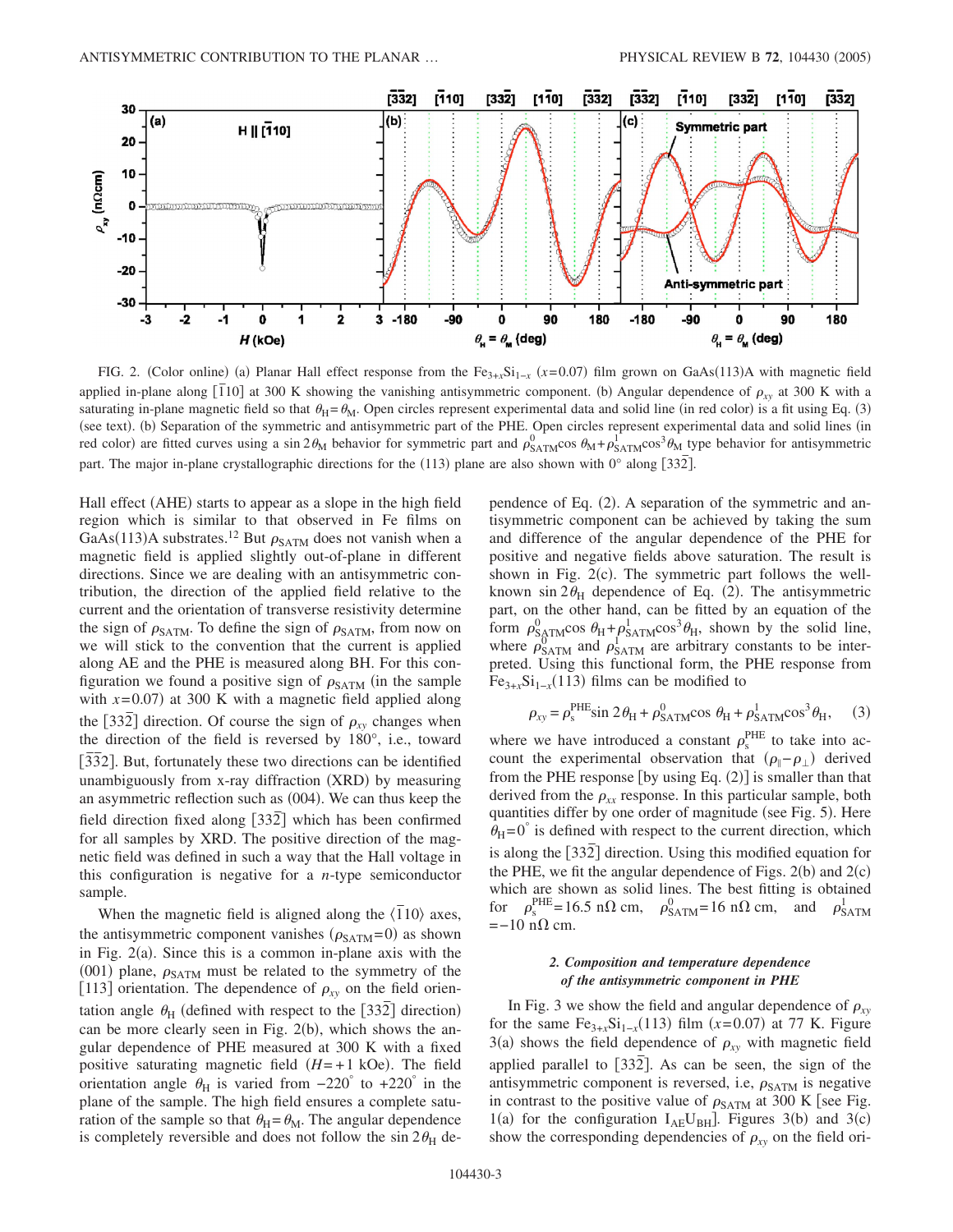

FIG. 3. (Color online) (a) Planar Hall effect response from  $Fe_{3+x}Si_{1-x}(113)$  ( $x=0.07$ ) film at 77 K with magnetic field applied in-plane along [332]. (b) Corresponding angular dependence of  $\rho_{xy}$  at 77 K with a saturating in-plane magnetic field so that  $\theta_H = \theta_M$ . (c) Separation of the symmetric and antisymmetric part of the PHE. Open circles represent experimental data and solid lines (in red color) are fitted curves as explained in Fig. 2.

entation angle  $\theta_H$  at a saturating field  $(\theta_H = \theta_M)$ . The open circles represent experimental data and the solid lines are the fitted curves using Eq.  $(3)$  similar to Figs. 3(b) and 3(c). The best fitting is obtained for  $\rho_s^{\text{PHE}} = 17.8 \text{ n}\Omega \text{ cm}, \rho_{\text{SATM}}^0$  $=-4.4$  n $\Omega$  cm, and  $\rho_{\text{SATM}}^1 = -2$  n $\Omega$  cm. The change in sign of  $\rho_{\text{SATM}}$  is clearly seen. To study the temperature and composition dependence of the antisymmetric component in more detail, we have measured the difference:  $\rho_{\text{SATM}} = \rho_{xy} (H)$  $+H_{\text{sat}}$ ) –  $\rho_{xy}$ (*H* < −*H*<sub>sat</sub>) for a series of samples with *x* varying from +0.39 to −0.04 and temperatures varying from 300 to 4 K. The saturating magnetic field was applied along [332], so that  $\rho_{\text{SATM}} = 2(\rho_{\text{SATM}}^0 + \rho_{\text{SATM}}^1)$  [see Eq. (3)]. The results are summarized in Fig. 4(a), which shows several important results. First,  $\rho_{\text{SATM}}$  decreases with decreasing *x* and temperature (except the sample with  $x = -0.04$ ). Second,  $\rho_{\text{SATM}}$ changes sign below a certain critical temperature which increases with decreasing  $x$  (increase of Si content). Interestingly, the sign of  $\rho_{\text{SATM}}$  for samples very close to stoichiometry  $(x \sim 0)$  is negative at RT, which is the same as in Fe films grown on  $GaAs(113)A$  substrates.<sup>13</sup> However, for Fe films on GaAs(113)A no change in sign of  $\rho_{\text{SATM}}$  has been observed in the measurement temperature range of 4 to 300 K.

## *3. Anisotropic magnetoresistance*

Before concluding this section of experimental results, we will show that the AMR response from these  $Fe_{3+x}Si_{1-x}(113)$ samples can be well-described by Eq. (1). The results of AMR  $(\rho_{xx})$  measurements are summarized in Fig. 5 for the sample with  $x=0.07$ . Clearly,  $\rho_{xx}$  is a symmetric function of the applied field direction [see Fig.  $5(a)$ ] and the angular dependence of  $\rho_{xx}$  for a saturating field shows a perfect  $\cos^2\theta_M$  dependence [see Figs. 5(b) and 5(c)]. Surprisingly, the  $\rho_{xx}$  amplitude,  $(\rho_{\parallel} - \rho_{\perp})$ , which is the difference of  $\rho_{xx}$  for 0° and 90°, is negative but is similar to our previous findings on Fe<sub>3+x</sub>Si<sub>1-x</sub> films on GaAs(001).<sup>17</sup> For this sample with *x* =0.07, a clear change in sign of  $\rho_{\text{SATM}}$  was observed at about 150 K [see Fig.  $4(a)$ ], however, no change in sign of

 $(\rho_{\parallel} - \rho_{\perp})$  is observed even at 77 K [see Fig. 5(c)]. This implies that the change in sign of  $\rho_{\text{SATM}}$  is uncorrelated to any AMR based mechanism such as the different electron mean free path as suggested by Granberg *et al.*<sup>18</sup> in AMR studies of Fe films. The negative value of  $(\rho_{\parallel} - \rho_{\perp})$ , which is just opposite to that of the Fe, indicates a different spindependent scattering mechanism.<sup>9</sup>

From our superconducting quantum interference device (SQUID) magnetometry studies, the magnetic anisotropy of these [113] oriented samples are well known to exhibit a dominant in-plane fourfold magnetic anisotropy, with the easy axes along the in-plane  $\langle 301 \rangle$  axes.<sup>6</sup> The saturation magnetization  $M_s$  of these Fe<sub>3</sub>Si films as measured by



FIG. 4. (a) Temperature and composition dependence of the  $\rho_{\text{SATM}} = \rho_{xy} (H > +H_{\text{sat}}) - \rho_{xy} (H < -H_{\text{sat}})$  measured with a saturating field applied near to the  $[33\overline{2}]$  direction. (b) Temperature dependence of  $\rho_{AHE}$  for two typical samples with  $x=0.07$  and 0.15.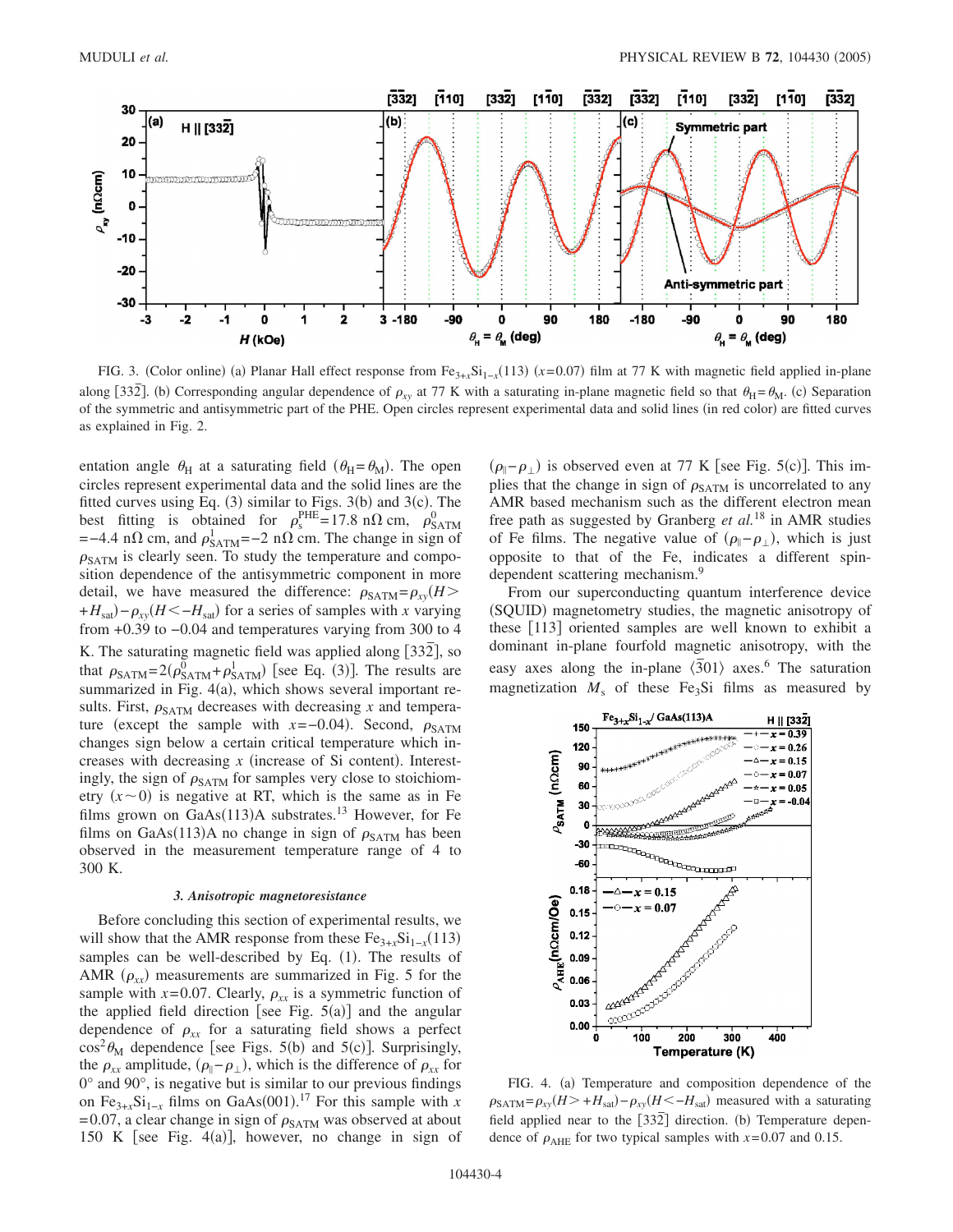

FIG. 5. (Color online) (a) Field dependence of the AMR  $(\rho_{xx})$  from the Fe<sub>3+*x*</sub>Si<sub>1-*x*</sub>(113) film with *x*=0.07 at 300 K for different in-plane orientations. The open circles represent the easy axis of magnetization, for which the AMR signal does not change. Angular dependence of  $\rho_{xx}$  at a fixed saturating field of *H*=1 kOe obtained at (b) 300 K and (c) 77 K. For comparison, the amplitude of AMR is kept fixed for the three figures.

SQUID magnetometry is between 500 and 1450 emu/cm<sup>3</sup> at 300 K, where  $M_s$  decreases with increasing Si content.<sup>6</sup> This corresponds to a demagnetization field  $(=4\pi M<sub>s</sub>)$  of about 6.2–18.2 kOe which is much larger than the measured low in-plane saturation field  $(\simeq 2K_1/M_s)$  of <200 Oe. The large demagnetization energy does not allow the moment to rotate out-of-plane. Hence, in all the samples reported here, the magnetization lies in-plane. In fact, the in-plane four-fold magnetic anisotropy is a consequence of the magnetocrystalline anisotropy similar to that of Fe films on GaAs(113)A substrates.<sup>19</sup> Because of the high Curie temperature of these samples, the temperature dependence of the magnetic properties is weak and did not show any significant differences. The magnetic anisotropy is also obvious from the field dependent behavior of  $\rho_{xx}$  in Fig. 5(a). However, a detailed discussion of the magnetic anisotropy is not relevant in the present discussion, since our main focus here is about a true saturating property.

#### **B. Phenomenological model**

In this section we will present a phenomenological model,<sup>9,20</sup> based on the symmetry of the crystal to understand the origin of the antisymmetric component in the PHE of single crystalline Fe<sub>3+*x*</sub>Si<sub>1−*x*</sub> films grown on lowsymmetric GaAs(113)A substrates. When a saturating field H with components  $H_i = H\alpha_i$ , is applied to a crystal, the relationship between the electric field **E** and current density **J** is defined through the relation

$$
E_{\rm i} = \rho_{\rm ij}(\alpha) J_{\rm j},\tag{4}
$$

where,  $\rho_{ij}(\alpha)$  is the second rank magnetoresistivity tensor and  $E_i$  and  $J_i$  are components of the electric field **E** and current density **J**, respectively. The tensor  $\rho_{ij}(\alpha)$  depends on the direction cosines,  $\alpha_i$ , of the magnetization vector and hence can be expressed as a series expansion in ascending powers of the  $\alpha_i^{9,20}$ 

$$
\rho_{ij}(\alpha) = a_{ij} + a_{kij}\alpha_k + a_{klij}\alpha_k\alpha_l + a_{klmij}\alpha_k\alpha_l\alpha_m + \cdots, \quad (5)
$$

where the Einstein summation convention is understood. The tensors with elements  $a_{ij}, a_{kij}, a_{klij} \cdots$ , simplify due to the crystal symmetry.<sup>20</sup> The tensor  $\rho_{ij}(\alpha)$  being of second rank can be divided into its symmetrical and antisymmetrical parts,

$$
\rho_{ij}^s(\alpha) = \frac{1}{2} [\rho_{ij}(\alpha) + \rho_{ji}(\alpha)] \tag{6}
$$

and

$$
\rho_{ij}^{a}(\alpha) = \frac{1}{2} [\rho_{ij}(\alpha) - \rho_{ji}(\alpha)].
$$
\n(7)

Onsager's theorem<sup>20</sup> applied to a magnetically saturated crystal gives

$$
\rho_{ij}(\alpha) = \rho_{ji}(-\alpha),\tag{8}
$$

so that that  $\rho_{ij}^s$  is an even function of the  $\alpha_i$  and  $\rho_{ij}^a$  is an odd function of the  $\alpha_i$ .

For both contributions, we have the power series

$$
\rho_{ij}^s(\alpha) = a_{ij} + a_{klij}\alpha_k\alpha_l + \cdots \tag{9}
$$

and

$$
\rho_{ij}^a(\alpha) = a_{kij}\alpha_k + a_{klmij}\alpha_k\alpha_l\alpha_m + \cdots. \qquad (10)
$$

Traditionally, if one considers the leading terms (up to second order in  $\alpha_i$ ) in above equations and neglect the higher order terms, the associated electric fields  $\mathbf{E}_s$  and  $\mathbf{E}_a$  represent the generalized magnetoresistance and Hall effects, respectively.9,20,21 With this consideration, PHE for which the magnetic field is applied in-plane, should arise from  $\rho_{ij}^s$ and should also be an even function of the applied field direction. However, in our PHE experiments on the  $Fe<sub>3</sub>Si(113)$  films [also on Fe(113) films], we see an addi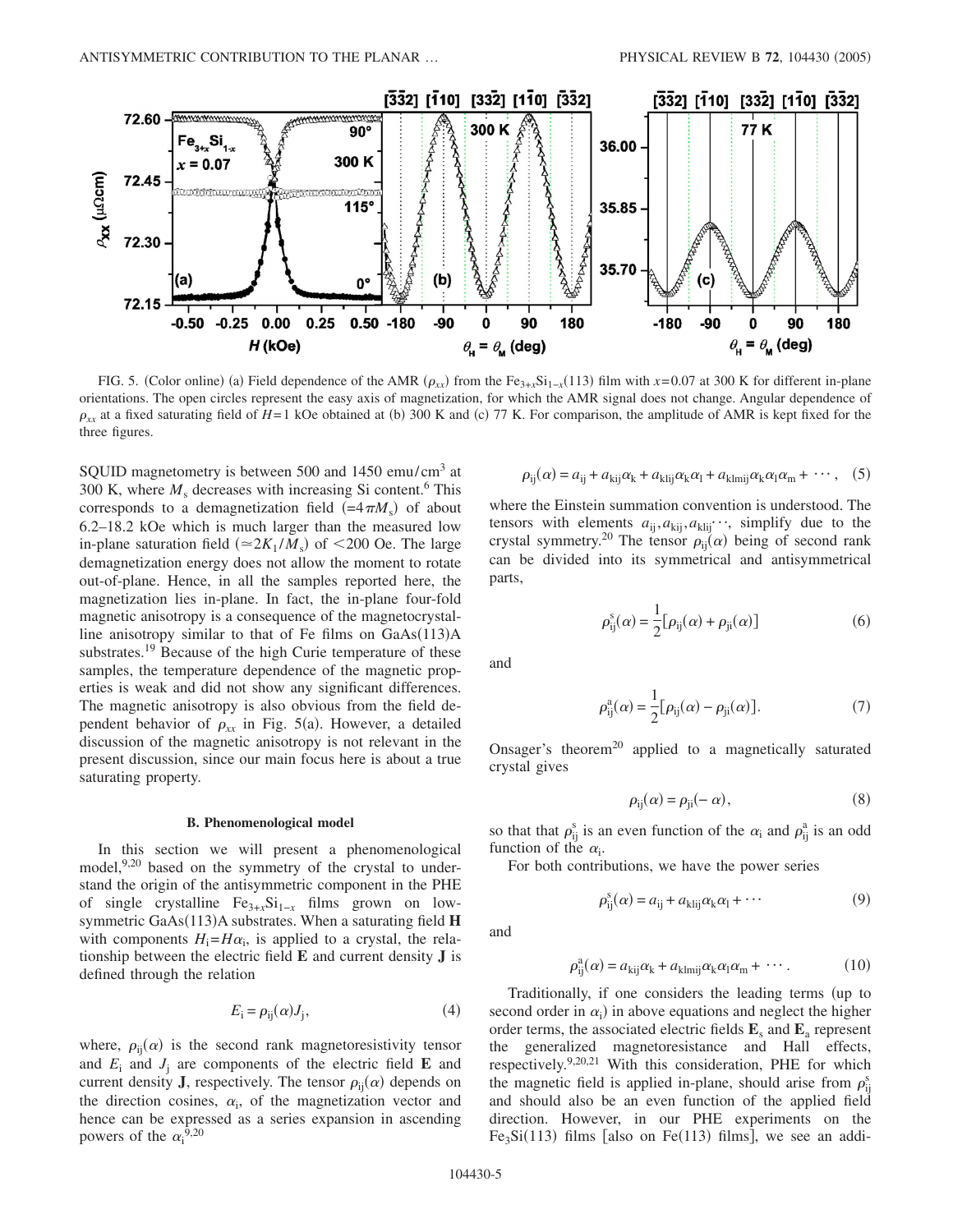tional component, which is an odd function of the magnetic field direction. Consequently, this component must involve an antisymmetrical part  $\rho_{ij}^a$ .

Before proceeding further we will need to derive all the components of the magnetoresistivity tensor  $\rho_{ii}$  for the classical crystal class **m3m**, to which both Fe<sub>3</sub>Si (Fm3m) and Fe  $(Im3m)$  belong. The  $D0<sub>3</sub>$  crystal structure of Fe<sub>3</sub>Si belongs to the space group F**m3m**. Details can be found in Appendix A. Let us first consider the simple case of an (001) oriented thin-film, with current  $J = (J_1, 0, 0)$  along the [100] direction. We assume that the magnetization  $M$  lies in the  $(001)$  plane, making an angle  $\theta_M$  to the current. In this case the measured Hall voltage is given by

$$
E_2 = \rho_{21} J_1,\tag{11}
$$

where the indexes 1, 2, and 3 refer to the *x*, *y*, and *z* axes, respectively. The  $\alpha_i$ s are given by  $\alpha_1 = \cos \theta_M$ ,  $\alpha_2 = \sin \theta_M$ , and  $\alpha_3=0$ . The planar Hall resistivity can be found by substituting the  $\alpha_i$ s in Eq. (A2)

$$
\rho_{21} = \frac{C_4}{2} \sin 2\theta_M,
$$
\n(12)

which is similar to the well-known  $sin 2\theta_M$  relation of Eq. (2). However, the prefactor of sin  $2\theta_M$  in the above equation, i.e.,  $C_4$  is no longer equal to the AMR amplitude,  $\rho_{\parallel} - \rho_{\perp}$  for the single crystalline samples. $^{22}$  It may be mentioned that the prefactor  $\rho_{\parallel}$  –  $\rho_{\perp}$  in Eq. (2) for the polycrystalline films result from the averaging over a large number of randomly oriented crystallites.<sup>8,22</sup> Nevertheless, the coefficient  $C_4$  as introduced in Appendix A is a coefficient from the symmetric part of the tensor  $\rho_{ij}^s$ , and hence traditionally PHE is attributed to an AMR effect.<sup>8,21</sup> Now we consider the case of the lowsymmetric [113] oriented films. The measurements were performed with a current in the [332] direction and the Hall voltage was measured along the  $\overline{[110]}$  direction. Thus, to find the measured planar Hall resistivity, we must perform a coordinate transformation<sup>20,23</sup> of  $\rho_{21}$ . This transformation is performed in Appendix B. The final equation for the measured planar Hall resistivity in (113) films is given in Eq. (B4) of Appendix B. If we consider terms up to third order of  $\alpha_i$ , we can write the measured Hall resistivity for the (113) films in the following way:

$$
\rho_{21}^{(113)} = \frac{(9C_1 + 2C_4)}{22} \sin 2\theta_M + \frac{9(a_{12223} - a_{11123})}{11\sqrt{2}} \cos \theta_M
$$

$$
- \frac{42\sqrt{2}(a_{12223} - a_{11123})}{121} \cos^3 \theta_M, \qquad (13)
$$

which agrees with Eq. (3) for  $\rho_s^{\text{PHE}} = (9C_1 + 2C_4)/22 \frac{1}{2} \rho_{\text{SATM}}^0$  $=9(a_{12223}-a_{11123})/(11\sqrt{2}),$  and  $\rho_{\text{SATM}}^{1} = -42\sqrt{2}(a_{12223}-a_{11123})/(11\sqrt{2})$  $-a_{11123}$ )/121. The coefficient  $C_1$  is also introduced in Appendix A. Here, for the symmetric part, we have considered terms up to the second order of  $\alpha_i$  as described in the first term with the well-known  $\sin 2\theta_M$  dependence. However, as the most exciting result of this calculation, there are two additional terms which arise from the antisymmetric part of the tensor  $\rho_{ij}^a$ . *These are third-order contributions of*  $\alpha_i$  *and* 

*arise from the lower symmetry of the (113) plane, where the magnetization* **M** *rotates due to the large demagnetization energy of the* Fe<sub>3</sub>Si *films*. It is easy to show that these additional antisymmetric terms vanishe for magnetic fields applied along the  $\langle \overline{1}10 \rangle$  axes  $(\theta_M = 90^\circ)$  and change sign with the change in the direction of the applied magnetic field along all other in-plane directions. Hence, this equation provides a perfect explanation of the antisymmetric contribution observed in the PHE (Sec. III A 1). Both  $\rho_{\text{SATM}}^0$  and  $\rho_{\text{SATM}}^1$ contain the difference  $(a_{12223} - a_{11123})$ , which could be of either sign from the viewpoint of symmetry. Thus  $\rho_{\text{SATM}}$  $=2(\rho_{\text{SATM}}^0+\rho_{\text{SATM}}^1)$  can be both positive and negative in agreement with the experimental results (Sec. III A 2). It should be mentioned that this additional antisymmetric component could not be obtained on the high-symmetric (001) plane in agreement with experiments on  $[001]$  oriented ferromagnetic thin films.<sup>13,17</sup> The appearance of third-order contributions of  $\alpha_i$  is not surprising, since to describe the magnetoresistivity anisotropy effects terms up to a fourthorder contribution of  $\alpha_i$  has been shown to be necessary.<sup>24,25</sup> These third-order terms in  $\alpha_i$  can be termed as a second order Hall effect [see Eq. (10)]. The fourth-order terms contribute additional sin  $2\theta_M$  and sin  $4\theta_M$  terms which are symmetric and are neglected for simplicity. This is justified, since to describe the experimental data, terms up to third orders, as considered in the above Eq.  $(13)$  are found sufficient.

The coexistence of even and odd terms in the component of magnetoresistivity tensor in the above Eq. (13) has been called the Umkehr effect<sup>11</sup> in literature. This effect was discussed theoretically in 1975 by Akgöz and Saunders<sup>26</sup> based on the symmetry restrictions on the form of galvanomagnetic/thermomagnetic tensors. Experimentally, the Umkehr effect was observed in thermomagnetic effects<sup>11,26</sup> and magnetotransport<sup>27</sup> measurements in Bismuth. As pointed out by Akgöz and Saunders,  $26$  the effect is not restricted to the trigonal crystal structure of Antimony and Bismuth and the Umkehr effect can also be observed in cubic crystals depending on the measurement geometry as considered in the present case.

It is also possible to show within this phenomenological approach that the AMR Eq. (1) is valid even for this lowsymmetric orientation, in agreement with the experimental observations. The longitudinal resistivity,  $\rho_{xx}^{(113)}$  can be derived in the same manner

$$
\rho_{xx}^{(113)} = \rho_{11}^{(113)} \approx C_0 + \frac{9}{22}(C_1 - C_4) + \frac{126C_4 - 5C_1}{121}\cos^2\theta_M,
$$
\n(14)

which reproduces Eq. (1) for  $\rho_{\perp} = C_0 + 9(C_1 - C_4)/22$  and  $(\rho_{\parallel} - \rho_{\perp}) = (126C_4 - 5C_1)/121$ . This equation also provides a good explanation for the experimental observation  $\rho_s^{\text{PHE}}$  $\neq (\rho_{\parallel} - \rho_{\perp})$ , which in fact is a result of the single crystalline nature of the sample.

Now we will discuss the sign change of  $\rho_{\text{SATM}}$  with composition and temperature. For Fe<sub>3</sub>Si films on GaAs(001) substrates we previously observed a sign change in the PHE due to the ordering toward the stoichiometric  $Fe<sub>3</sub>Si$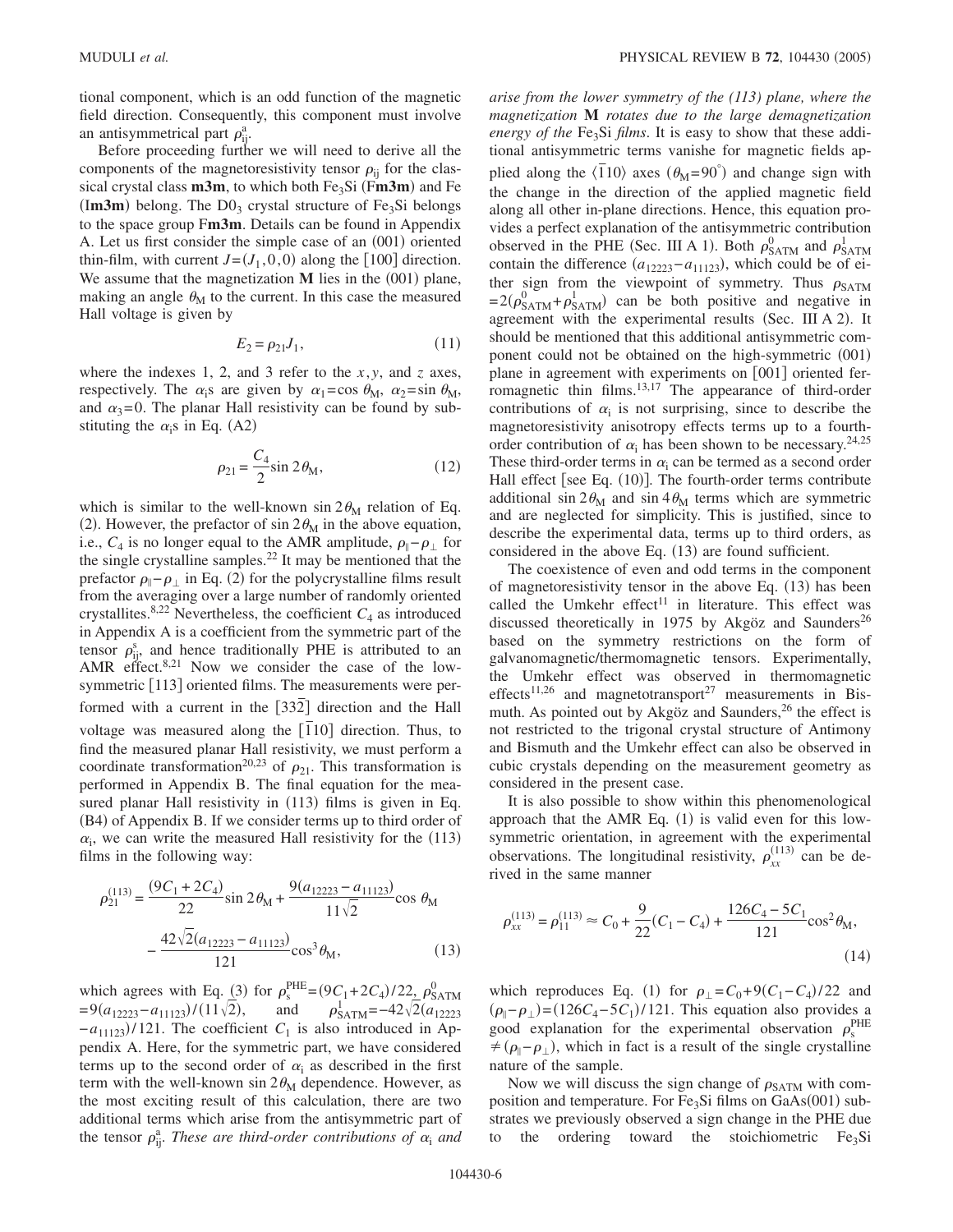composition.17 However, in that case the PHE was a symmetric function of the applied field direction. But  $\rho_{\text{SATM}}$  is an antisymmetric contribution (in fact a second-order Hall effect) and hence a similar origin, like the AHE is most likely responsible. In fact, the change in sign of the AHE in binary alloys with composition and temperature is rather well known.<sup>28–32</sup> The anomalous Hall resistivity  $\rho_{AHE}$  for a saturating magnetic field and for the (113) symmetry also involves the tensor elements  $a_{12223}$  and  $a_{11123}$ 

$$
\rho_{\text{AHE}}^{(113)} = \frac{1}{121} (121a_{123} + 83a_{11123} + 38a_{12223}).\tag{15}
$$

This can be found easily by using Eqs.  $(11)$  and  $(A2)$  for a saturating magnetic field applied along the normal [113]. In this equation, the first term containing the usual tensor element  $a_{123}$ , represents a first-order contribution of  $\alpha_i$ , whereas the other two terms are third-order contributions just like in the PHE. The presence of the same tensor elements  $a_{11123}$ and  $a_{12223}$  in PHE and AHE may imply a similar physical origin of  $\rho_{\text{SATM}}$  and  $\rho_{\text{AHE}}$ . To see whether  $\rho_{\text{AHE}}$  also changes sign with temperature, we measured AHE for samples with  $x=0.07$  and  $x=0.15$ , in which a clear change in sign of  $\rho_{\text{SATM}}$ was observed at about 150 and 250 K, respectively. In Fig. 4(b), we show the behavior of  $\rho_{AHE}$  with temperature for these two samples. As can be seen, no change in sign of  $\rho_{AHE}$ is observed for both samples. However, this may be understood from the fact that  $\rho_{\text{SATM}}$  is a higher-order contribution, and in AHE this contribution is not the most significant ones. [See Eqs.  $(13)$  and  $(15)$ .]

At the end, we will discuss the possible origin of the observed sign change of the antisymmetric component. First we will like to mention yet another observation from the results of high-resolution x-ray diffraction (HRXRD) measurements which was performed using a PANalytical X'Pert diffractometer. In HRXRD a study of the crystal or atomic ordering of these  $Fe<sub>3</sub>Si$  films was performed by analyzing different superlattice reflections similar to our recent studies of long-range ordering of  $Fe<sub>3</sub>Si$  films on  $GaAs(001).^{33}$  For the  $D_0$  crystal structure of Fe<sub>3</sub>Si, Bragg reflections are produced by either all odd or all even Miller indices  $(h, k, l)$ . The reflections for which  $h, k, l$  are all even with  $\frac{1}{2}(h+k+l)$ =2*n*, *n* being an integer, are fundamental reflections and are unaffected by the state of ordering. The reflections for which  $h, k, l$  are all even with  $\frac{1}{2}(h+k+l)=2n+1$  is sensitive to a  $(A, C) \rightarrow D$  disorder whereas the reflections for which all the *h*,*k*,*l* odd are sensitive to both *B*  $\rightarrow$  *D* and  $(A, C) \rightarrow D$  disorder, where the notations *A*,*C*, and *D* refer to different sublattice of Fe<sub>3</sub>Si as described in the literature.<sup>34–36</sup> The sublattices *A*,*B*, and *C* are occupied by Fe atoms whereas the sublattice D is occupied by Si atoms. The relative intensity of these two classes of reflections depends on the state of ordering, but for a prefect ordered lattice the intensities should be equal.<sup>33,36,37</sup> For example, the  $(002)$  reflection and the (113) reflections should have the same intensity for a perfectly ordered  $Fe<sub>3</sub>Si$  lattice. We found an increase in the intensity of the (002) reflection with increasing Si content. The superlattice and symmetric  $(113)$  reflection with  $h, k, l$ being all odd was detectable only for samples with a Si con-

tent of 26 at.  $\%$  ( $x = -0.04$ ). Hence, a good long-range atomic order is found in the nearly stoichiometric as-grown films which also establish the formation of a  $D0<sub>3</sub>$  crystal structure. As discussed before in the context of Fig.  $4(a)$ , the stoichiometric samples have a negative sign of  $\rho_{\text{SATM}}$  (for a magnetic field applied along  $[33\overline{2}]$  at 300 K. Fe samples on GaAs(113)A also have a negative sign of  $\rho_{\text{SATM}}$  at 300 K. Since both Fe and  $Fe<sub>3</sub>Si$  belong to the same crystal class, there seems to have some correlation between the two phenomena (the negative sign of the  $\rho_{\text{SATM}}$  and the improvement of atomic ordering). A microscopic theory of electron transport may provide further understanding of this possible correlation. In principle, when all the restrictions imposed by the band structure symmetry are included in such a calculation, the form obtained for PHE should be identical to that found from the phenomenological model.

### **IV. CONCLUSION**

We have performed an extensive study of the magnetotransport properties of  $Fe<sub>3</sub>Si$  films grown on  $GaAs(113)A$ substrates by molecular-beam epitaxy. The PHE of these films show an additional antisymmetric contribution, which arises from the lower symmetry of the [113] orientation and large demagnetization energy of the  $Fe<sub>3</sub>Si$  films. A phenomenological model developed to understand the observed experimental data provides good explanation of the antisymmetric component and shows that this additional component comes from the antisymmetric part of the magnetoresistivity tensor like for the conventional Hall effect. It is shown that the observed effect can be ascribed to the Umkehr effect, which refers to the coexistence of even and odd terms in the component of magnetoresistivity tensor. This additional antisymmetric component is found to change the sign by varying the Si content in  $Fe_{3+x}Si_{1-x}$  films and the measurement temperature. In fact the sign reversal occurs for a Si content above 21 at. % and at temperatures above a certain critical temperature which increases with increasing Si content. The microscopic origin of this additional contribution is not yet understood.

### **ACKNOWLEDGMENTS**

Part of this work has been supported by the German BMBF under the resesarch program NanoQUIT (contract no. 01BM463). The authors would like to thank E. Wiebicke and A. Riedel for Hall bar sample preparation. We also like to thank O. Brandt, M. Bowen, L. Däweritz, M. Hashimoto, R. Hey, B. Jenichen, and P. Kleinert for useful discussions.

# **APPENDIX A: DETERMINATION OF COMPLETE MAGNETORESISTIVITY TENSOR ELEMENTS FOR THE CRYSTAL CLASS M3M**

In matrix notation the magnetoresitivity tensor  $\rho_{ij}$  can be written as

$$
\rho = \begin{pmatrix} \rho_{11} & \rho_{12} & \rho_{13} \\ \rho_{21} & \rho_{22} & \rho_{23} \\ \rho_{31} & \rho_{32} & \rho_{33} \end{pmatrix} .
$$
 (A1)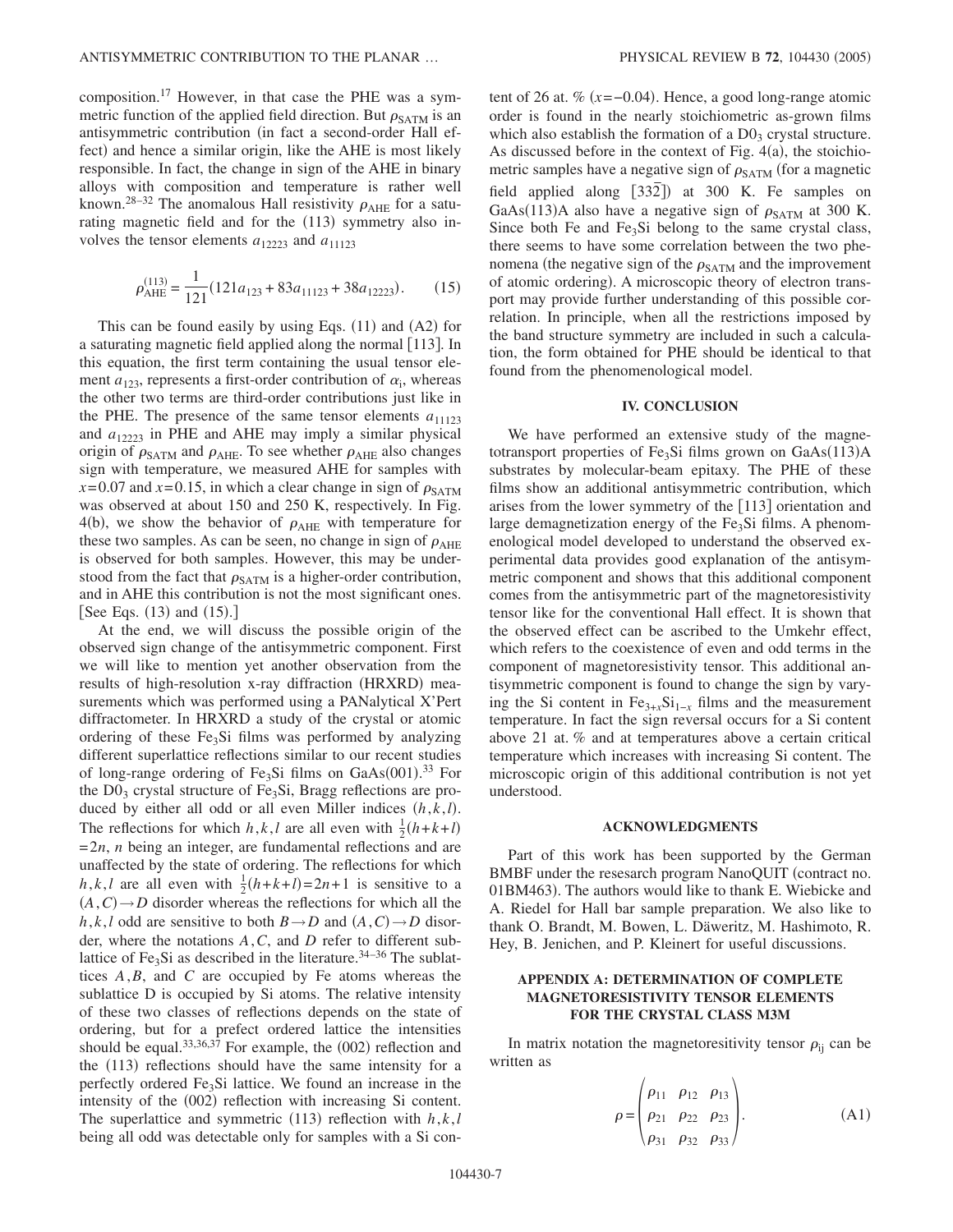The elements  $\rho_{ij}$  can be expressed in terms of the tensors  $a_{ii}, a_{kii}, a_{kiii}$ , etc.. As already mentioned, the elements of these tensors simplify due to the crystal symmetry. For the crystal class **m3m**, the nonzero elements are tabulated by Birss.20 Mcguire and Potter<sup>9</sup> derived the elements of the symmetric magnetoresistivity tensor  $\rho_{ij}^s$  through fifth order for the crystal class **m3m**. The antisymmetric magnetoresistivity tensor  $\rho_{ij}^a$  can be derived using the nonzero coefficients of the tensors  $a_{ij}, a_{kij}, a_{klij}, \ldots$ , etc. listed by Birss.<sup>20</sup> The resulting elements  $\rho_{ij}$  of Eq. (A1) can be written as follows

$$
\rho_{11} = C_0 + C_1 \alpha_1^2 + C_2 \alpha_1^4 + C_3 \alpha_2^2 \alpha_3^2
$$
  

$$
\rho_{12} = C_4 \alpha_1 \alpha_2 + C_5 \alpha_1 \alpha_2 \alpha_3^2 + (a_{123} \alpha_3 + a_{12223} \alpha_1^2 \alpha_3 + a_{12223} \alpha_2^2 \alpha_3 + a_{11123} \alpha_3^3)
$$

$$
\begin{aligned} \rho_{13} & = C_4\alpha_1\alpha_3 + C_5\alpha_1\alpha_3\alpha_2^2 - (a_{123}\alpha_2 + a_{12223}\alpha_1^2\alpha_2 + a_{11123}\alpha_2^3 \\ & + a_{12223}\alpha_2\alpha_3^2) \end{aligned}
$$

$$
\rho_{21} = C_4 \alpha_1 \alpha_2 + C_5 \alpha_1 \alpha_2 \alpha_3^2 - (a_{123} \alpha_3 + a_{12223} \alpha_1^2 \alpha_3 + a_{12223} \alpha_2^2 \alpha_3 + a_{11123} \alpha_3^3)
$$
  

$$
\rho_{22} = C_0 + C_1 \alpha_2^2 + C_2 \alpha_2^4 + C_3 \alpha_3^2 \alpha_1^2
$$

$$
\rho_{23} = C_4 \alpha_2 \alpha_3 + C_5 \alpha_2 \alpha_3 \alpha_1^2 + (a_{123} \alpha_1 + a_{11123} \alpha_1^3 + a_{12223} \alpha_1 \alpha_2^2 + a_{12223} \alpha_1 \alpha_3^2)
$$

$$
\rho_{31} = C_4 \alpha_1 \alpha_3 + C_5 \alpha_1 \alpha_3 \alpha_2^2 + (a_{123} \alpha_2 + a_{12223} \alpha_1^2 \alpha_2 + a_{11123} \alpha_2^3 + a_{12223} \alpha_2 \alpha_3^2)
$$

$$
\rho_{32} = C_4 \alpha_2 \alpha_3 + C_5 \alpha_2 \alpha_3 \alpha_1^2 - (a_{123} \alpha_1 + a_{11123} \alpha_1^3 + a_{12223} \alpha_1 \alpha_2^2 + a_{12223} \alpha_1 \alpha_3^2)
$$

$$
\rho_{33} = C_0 + C_1 \alpha_3^2 + C_2 \alpha_3^4 + C_3 \alpha_1^2 \alpha_2^2, \tag{A2}
$$

where the  $C_0, C_1, C_2, C_3$ , etc. are short-hand notations of Mcguire and Potter<sup>9</sup> for the coefficients in the symmetric part of magnetoresistivity tensor  $\rho_{ij}^s$  given by the following equations:

$$
C_0 = a_{11} + a_{1122} + a_{111122}
$$
  
\n
$$
C_1 = a_{1111} - a_{1122} - 2a_{111122} + a_{112211}
$$
  
\n
$$
C_2 = a_{111111} + a_{111122} - a_{112211}
$$
  
\n
$$
C_3 = a_{112233} - 2a_{111122}
$$
  
\n
$$
C_4 = a_{2323} + a_{111212}
$$
  
\n
$$
C_5 = a_{112323} - a_{111212}.
$$
\n(A3)

The factors in the brackets of Eq. (A2) arise from the antisymmetric part of the tensor  $\rho_{ij}^a$ . For the diagonal elements, the antisymmetric part is zero, whereas the off-diagonal elements satisfy the following relation:

$$
\rho_{ij}^a = -\rho_{ji}^a, \text{ when } i \neq j. \tag{A4}
$$

# **APPENDIX B: TRANSFORMATION INTO THE (113) SYSTEM**

We use the following matrix  $l$  which transforms the  $(001)$ basis vector system to the basis vector system of (113):

$$
l = \begin{pmatrix} \frac{3}{\sqrt{22}} & \frac{3}{\sqrt{22}} & -\sqrt{\frac{2}{11}} \\ -\frac{1}{\sqrt{2}} & \frac{1}{\sqrt{2}} & 0 \\ \frac{1}{\sqrt{11}} & \frac{1}{\sqrt{11}} & \frac{3}{\sqrt{11}} \end{pmatrix}.
$$
 (B1)

The elements of this matrix  $l_{ij}$  are determined by the relative orientation of the old and new sets of axes, e.g.,  $l_{12}$ The elements of this matrix  $l_{ij}$  are determined by the relative<br>orientation of the old and new sets of axes, e.g.,  $l_{12}$ <br>=cos  $\overline{x}_2Ox'_1$ , where  $Ox_2$  and  $Ox'_1$  are the old y axis and the<br>new x axis, respectively (  $\overline{O}_1$ , where  $Ox_2$  and  $Ox_1'$  are the old *y* axis and the  $l_{12}$  presents the cosine of the angle between the  $[010]$  and the [332] axis. According to the measurements, we choose the new *x* axis along [332], *y* axis along [10], and *z* axis along [113]. To find the measured planar Hall resistivity in the new co-ordinate system we need to use the transformation properties of a second rank tensor (Neumann's principle),  $20$ which is given by

$$
\rho'_{ij} = l_{ip} l_{jq} \rho_{pq}.
$$
 (B2)

Using the last two Eqs.  $(B1)$  and  $(B2)$  the measured planar Hall resistivity in the (113) system,  $\rho_{21}^{(113)}$ , can now be derived

$$
\rho_{21}^{(113)} = \frac{3}{2\sqrt{11}} (\rho_{21} + \rho_{22} - \rho_{11} - \rho_{12}) + \frac{1}{\sqrt{11}} (\rho_{13} - \rho_{23}).
$$
\n(B3)

Since the demagnetization energy of these  $Fe<sub>3</sub>Si$  films are rather large, the magnetization  $M$  is restricted to the  $(113)$ plane. In this case the direction cosines of **M** as used in our previous studies of  $Fe(113)$  films<sup>19</sup> can be shown to be  $\alpha_1 = (3/\sqrt{22})\cos \theta_M - (1/\sqrt{2})\sin \theta_M$ ,  $\alpha_2 = (3/\sqrt{22})\cos \theta_M$ +(1/ $\sqrt{2}$ )sin  $\theta_M$ ,  $\alpha_3 = -(\sqrt{2}/11)$ cos  $\theta_M$ , where  $\theta_M$  is measured with respect to the [332] axis. Using these direction cosines in Eqs. (A2), we can derive the measured planar Hall resistivity for the case of [113] oriented films in terms of  $\theta_M$ 

$$
\rho_{21}^{(113)} = \frac{9C_1}{11} \cos \theta_M \sin \theta_M + \frac{81C_2}{121} \cos^3 \theta_M \sin \theta_M
$$
  
+ 
$$
\frac{9C_2}{11} \cos \theta_M \sin^3 \theta_M - \frac{18C_3}{121} \cos^3 \theta_M \sin \theta_M
$$
  
+ 
$$
\frac{2C_4}{11} \cos \theta_M \sin \theta_M - \frac{9C_5}{121} \cos^3 \theta_M \sin \theta_M
$$
  
+ 
$$
\frac{C_5}{11} \cos \theta_M \sin^3 \theta_M + \frac{15(a_{12223} - a_{11123})}{121\sqrt{2}} \cos^3 \theta_M
$$
  
+ 
$$
\frac{9(a_{12223} - a_{11123})}{11\sqrt{2}} \cos \theta_M \sin^2 \theta_M.
$$
 (B4)